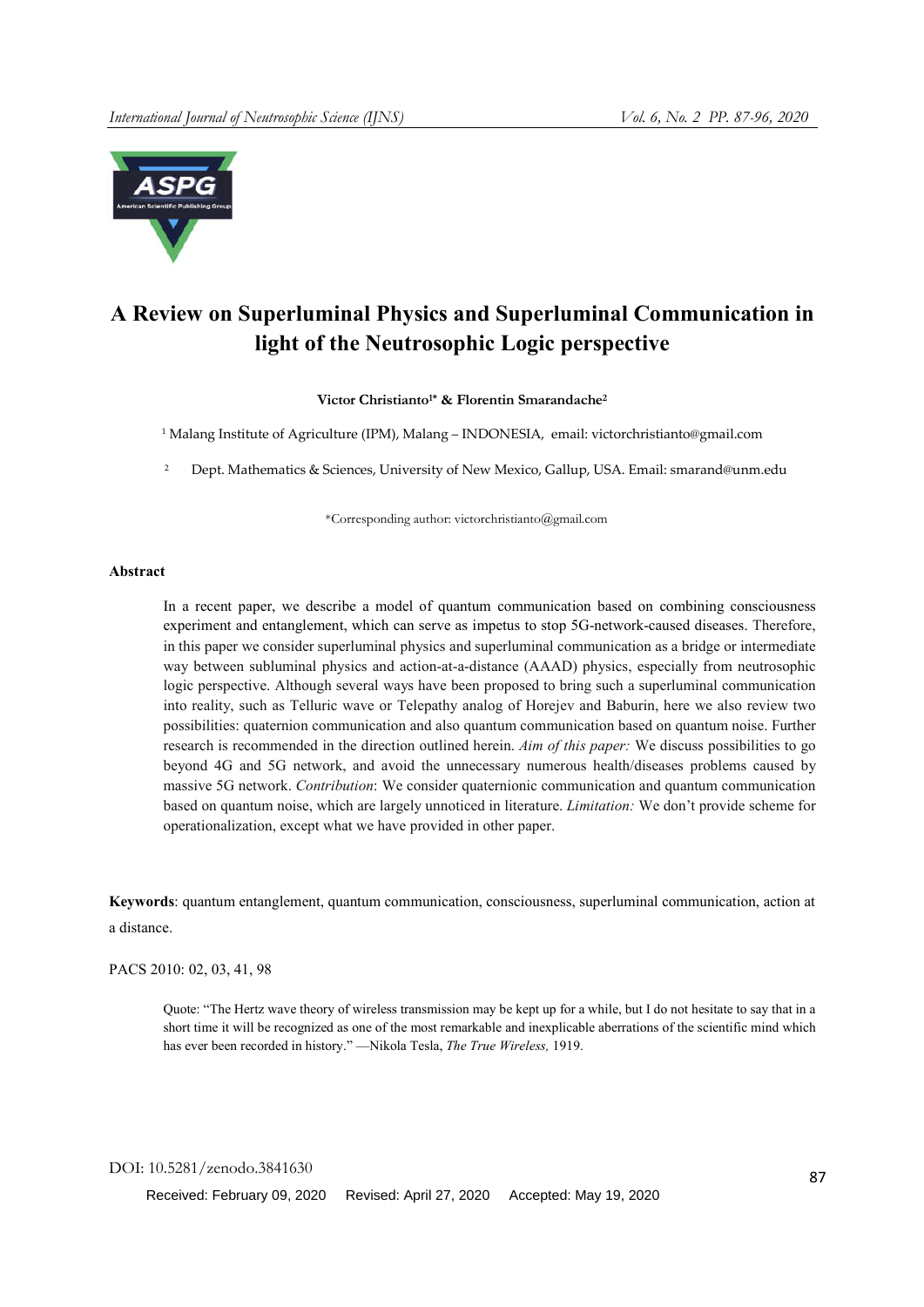#### 1. Introduction

In line with the rapid development of new branch of foundational mathematics, i.e. Neutrosophic Logic, here we discuss potential application of NL theory in the field of telecommunication. See for recent papers on NL: [31-35]. It is known that nowadays telecommunication systems are predominated by RF systems, including numerous wireless systems, such as 4G Wi-Fi, 4G network etc. And the world is now in transition stage towards 5G network deployment.

A growing number of individuals are coming together in many countries - to attempt to block or stop the current telecoms roll-out of 5G electromagnetic microwave radiation which has proved to be extremely harmful to all sentient life forms, including plant life.<sup>1</sup>

It would prove invaluable if some methods could be found to render the 5G millimetre wave transmissions ineffective. In other words, to block or dissolve their ability to irradiate surrounding matter/life. Our concern is not to find a way to 'to protect the individual' but to prevent whole areas from being affected by microwaves via the tens of thousands of transmission bases that 5G requires - and from satellite sources.

In literature, there are known proposals or experiments which were purported to suggest possible ways to develop superluminal communication, to name a few: Telluric wave and also Telepathy analog way. For instance, in biofield site, it is written, which can be paraphrased as follows:

"Torsion fields is one of the names given to the more unpretentious parts of the biofield. Torsion fields have additionally been alluded to as orgone, od, tachyon, aether, Tesla waves, scalar waves, the zero point field and then some. There is no settled upon logical agreement on these increasingly inconspicuous parts of the biofield. Torsion fields are guessed to the moderating mode for separation recuperating, which happens immediately and which research has been demonstrated that to be difficult to be transmitted through exemplary electromagnetic frequencies."2

See also Horejev and Baburin's paper [27]. Besides, there are also other suggestions of telepathic analog communications [28-30].

From Neutrosophic Logic perspective, we need to distinguish the subluminal communication from superluminal communication. In fact, Smarandache's Hypothesis states that there is no speed limit of anything, including light and "particles [16]. One of us (FS) also wrote in this regards:

"In a similar way as passing from Euclidean Geometry to Non-Euclidean Geometry, we can pass from Subluminal Physics to Superluminal Physics, and further to Instantaneous Physics (instantaneous traveling). In the lights of two consecutive successful CERN experiments with superluminal particles in the Fall of 2011, we believe these two new fields of research should begin developing. A physical law has a form in Newtonian physics, another form in the Relativity Theory, and different form at Superluminal theory, or at Instantaneous (infinite) speeds – according to the S-Denying Theory spectrum. First, we extend physical laws and formulas

 <sup>1</sup> A brief explanation here: https://www.5gspaceappeal.org/the-appeal

<sup>2</sup> https://www.biofieldlab.com/whatisthebiofield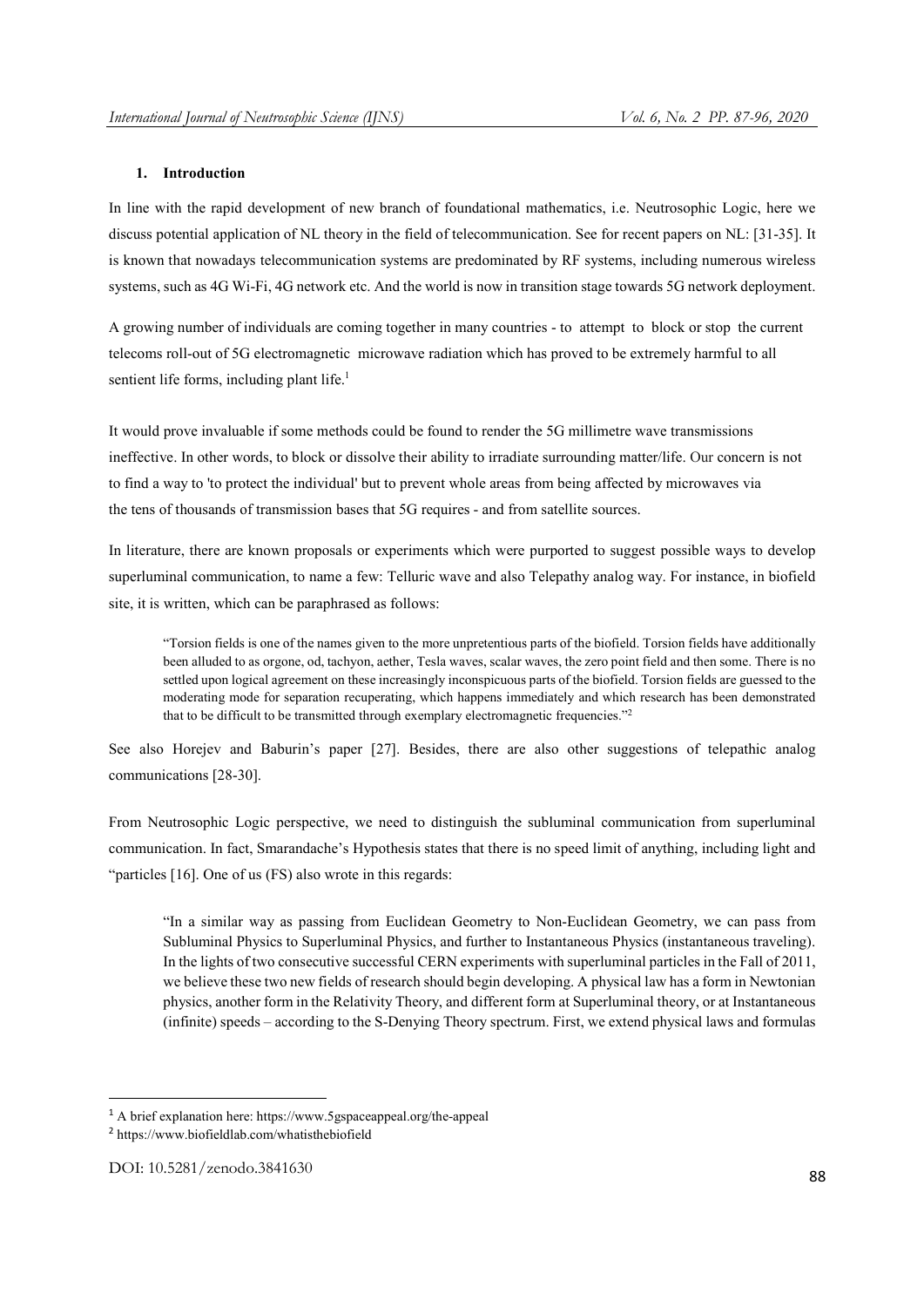to superluminal traveling and to instantaneous traveling. Afterwards, we should extend existing classical physical theories from subluminal to superluminal and instantaneous traveling."3

While the idea behind Smarandache hypothesis is quite simple and based on known hypothesis of quantum mechanics, called Einstein-Podolski-Rosen paradox, in reality such a *superluminal physics* seems still hard to accept by majority of physicists.

The background idea and our motivation for suggesting to go beyond RF/subluminal communication towards superluminal communication are two previous papers: (a) there will be more than 720! (factorial) types of new diseases which may arise, if the 5G network is massively implemented – and the present covid-19 pandemic may be just the beginning; (b) in a recent paper [14], we describe a model of quantum communication based on combining consciousness experiment and entanglement, which can serve as impetus to stop 5G-network-caused diseases, and (c) another recent paper that we presented in CTPNP 2019, where we discuss a realistic interpretation of wave mechanics, based on a derivation of Maxwell equations from quaternionic Dirac equation [36]. From these previous papers, we come to conclusion to superluminal communication is not only possible, but it is indeed embedded in quaternionic Maxwell equations, which are close to their original idea by Prof. James Clerk Maxwell.

Therefore, in this paper we consider superluminal physics and superluminal communication as a bridge or intermediate way between subluminal physics and action-at-a-distance (AAAD) physics, especially from *Neutrosophic Logic* perspective. Although several ways have been proposed to bring such a superluminal communication into reality, such as Telluric wave or Telepathy analog of Horejev and Baburin, here we also review two possibilities: quaternion communication and also quantum communication based on quantum noise.

These two choices will be discussed in section 4. But first of all we will discuss what is the difference between subluminal communication and superluminal communication.

## 2. What is the difference between subluminal communication and superluminal communication?

According to Belrose, which can be paraphrased as follows:

"The extremely plausibility of remote correspondences was established on the investigations of James Clerk Maxwell, and his conditions structure the premise of computational electromagnetics. Their accuracy was built up by Heinrich Hertz, when in 1887 he found EM radiation at UHF frequencies as anticipated by Maxwell. Since the spearheading work of Maxwell starting in the center 1850s, and of his adherents, a little gathering that got known as Maxwellians, which incorporated UK's Poynting and Heaviside, Maxwell's conditions have been read for longer than a century, and have demonstrated to be one of the best speculations in the historical backdrop of radioscience. For instance, when Einstein saw that Newtonian elements had as changed to be good with his exceptional hypothesis of relativity, he found that Maxwell's conditions were at

 <sup>3</sup> See Florentin Smarandache. url: http://fs.unm.edu/SuperluminalPhysics.htm

DOI: 10.5281/zenodo.3841630 89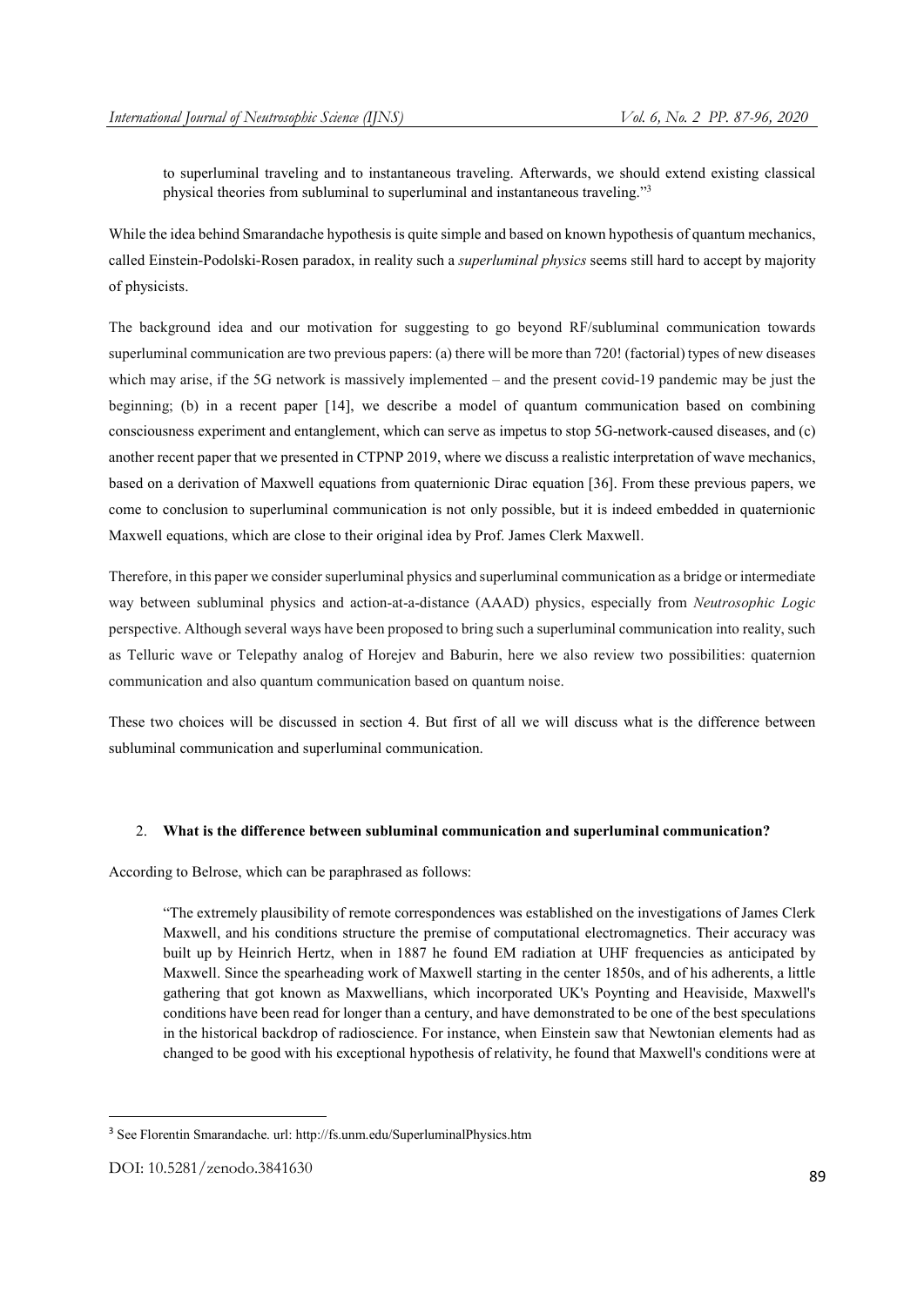that point relativistically right. EM field impacts are created by the increasing speed of charges, thus Maxwell had naturally incorporated relativity with his conditions." [25]

History also told us that around a century ago, there was proponents of wireless telegraphy, including Marconi, and opponents of it, including Tesla. And there were records of conflict between Tesla and Marconi. History also told us that around the same months after wireless telegraphy networks were installed everywhere, there was a flu pandemic, just like we observed now. It is also known, that wireless telegraphy was based on RF technology, which is actually a subluminal physics, while Tesla preferred a superluminal technology beyond Radio Frequency (sometimes he referred to as *non-Hertzian* waves). See also [18-26].

For instance, Paul Brenner wrote:

"Marconi's work is based on copies of patents of many other inventors without their permission. His so called original "*two-circuit*" device, a spark-gap transmitter plus a coherer-receiver, was similar to those used by Oliver Lodge in a series of worldwide reported tests in 1894. Tesla disputed that Marconi was able to signal for greater distances than anyone else when using the spark-gap and coherer combination. In 1900 Alexander Stepanovich Popov declared to the Congress of Russian Electrical Engineers: "[...] *the emission and reception of signals by Marconi by means of electric oscillations [was] nothing new. In America, the famous engineer Nikola Tesla carried the same experiments in 1893*." [20]

It is also known from history books, that in the last century, the understanding of the nature of electromagnetic phenomena was proceeding with a constant rivalry between two concepts of interaction: namely, Newton instantaneous *action at a distance* (IAAAD) and Faraday-Maxwell *short-range interaction*. Finally, the discovery of Faraday's law of induction (explicit time dependence of electromagnetic phenomena) and the experimental observation of electromagnetic waves seemed to confirm the short-range interaction. Nevertheless, the idea of IAAAD still has many supporters. Among the physicists who have developed some theories based, in any case, on this concept, we can find names such as Tetrode and Fokker, Frenkel and Dirac, Wheeler and Feynman, and Hoyle and Narlikar. This interest in the concept of IAAAD is explained by the fact that classical theory of electromagnetism is an unsatisfactory theory all by itself, and so there have been many attempts to modify either the Maxwell equations or the principal ideas of electromagnetism.

As Augusto Garrido wrote in his review to Chubykalo et al's book:

"On the other hand, the famous article "*Can Quantum-Mechanical Description of Physical Reality Be Considered Complete?*" by Einstein, Rosen and Podolsky published in Physical Review in 1935 revived this discussion in a new panorama. In this article Einstein made public his position against the Copenhagen interpretation of the quantum mechanics. The controversy unleashed since then made this article a very popular one for its implications in our physical and philosophical understanding of the physical reality. The main objective of this article was to demonstrate that the quantum mechanics, the same way the Newtonian mechanics was for the relativistic mechanics, is an incomplete theory, and therefore, transitory of reality. For that reason Einstein made evident what is now known as the EPR paradox. According to EPR quantum mechanics is no local theory, that is to say, it permits action at a distance and, that is forbidden by the relativity theory, instantaneous action at a distance. Unfortunately for Einstein, and for common sense the experiment performed by Aspect seems to indicate that the IAAAD following from quantum mechanics exists. As a consequence of this confusion, physicists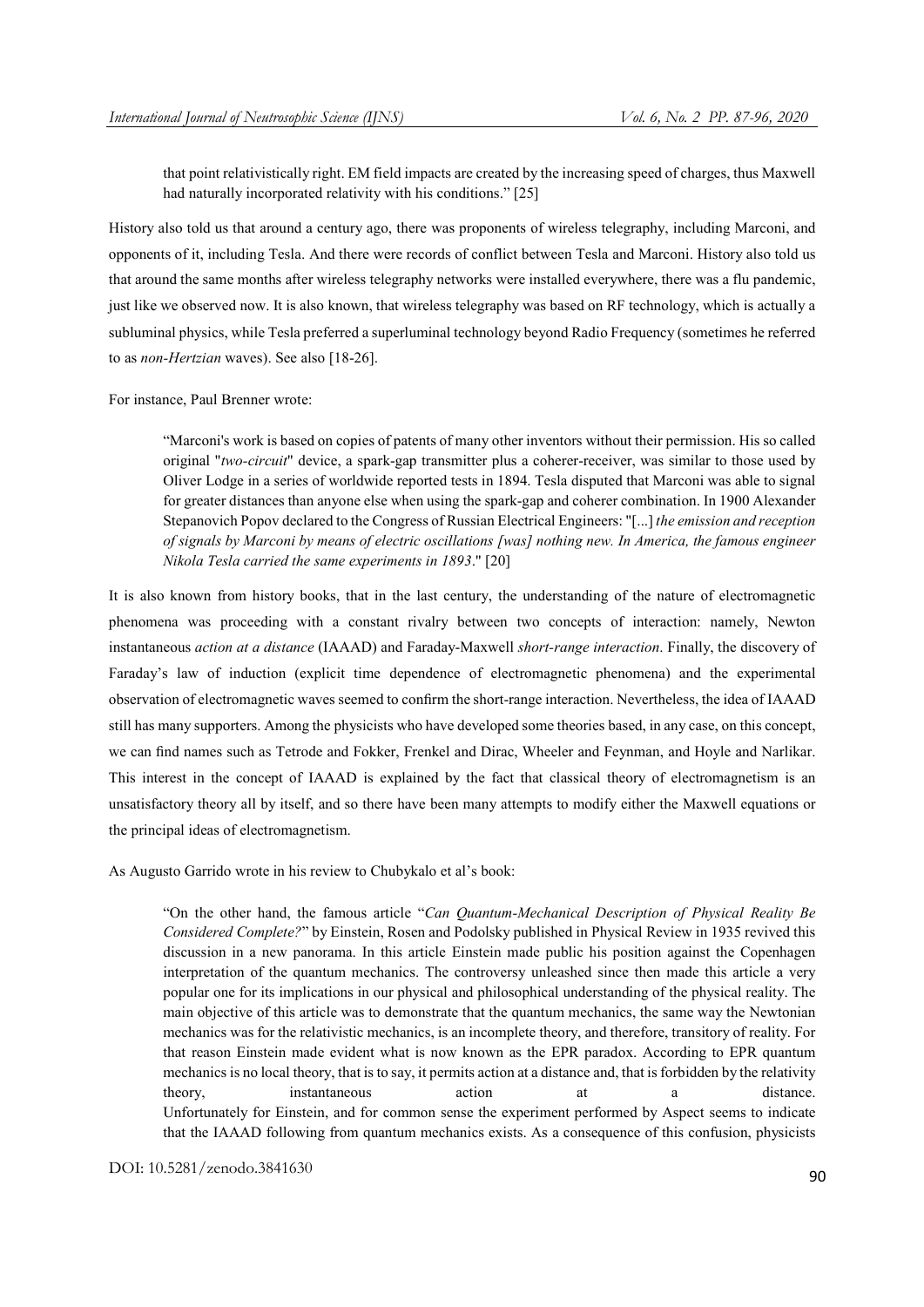are divided in two big groups according their position about IAAAD. These disputants are the quantum physicists and the relativists, who, almost after a century, have not been able to answer the old question whether the subject of their studies is a complete and integrated Universe – a physical Universe in its own right – or simply a assemblage of locally interacting parts."[15]

Therefore, to summarize the above paragraph, it seems we can distinguish among few technologies for communication:

- Subluminal RF physics  $\rightarrow$  subluminal wave  $\rightarrow$  subluminal communication
- Close to light speed physics  $\rightarrow$  relativistic wave
- Superluminal physics  $\rightarrow$  superluminal wave  $\rightarrow$  superluminal communication
- Action at a distance physics  $\rightarrow$  AAAD/quantum communication

From *Neutrosophic Logic* perspective, we can see that superluminal physics and superluminal communication are an intermediate way between the subluminal physics and AAAD physics, because in NL theory there is always a possibility to find a third way or intermediate state.

Summarizing:

Standpoint A (subluminal)  $\rightarrow$  Intermediate (*superluminal*)  $\rightarrow$  Standpoint B (AAAD)

In the next sections, we will discuss shortly quantum entanglement and how it can be used in developing new telecommunication technologies.

## 3. What is quantum entanglement?

In its simplest form the quantum theory's features can be reduced to: (a) wave function description of microscopic entities and (b) entanglement. Entanglement is a key property that makes quantum information theory di $\Box$ erent from its classical counterpart.[14]

According to Scolarici and Solombrino [5]:

The essential difference in the concept of state in classical and quantum mechanics is clearly pointed out by the phenomenon of entanglement, which may occur whenever the product states of a compound quantum system are superposed. Entangled states play a key role in all controversial features of QM; moreover, the recent developments in quantum information theory have shown that entanglement can be considered a concrete physical resource that it is important to identify, quantify and classify.

Nonetheless, they concluded: "our research has pointed out a puzzling situation, in which the same state of a physical system is entangled in CQM, while it seems to be separable in QQM."

While entanglement is usually considered as purely quantum effect, it by no means excludes possibility to describe it in a classical way.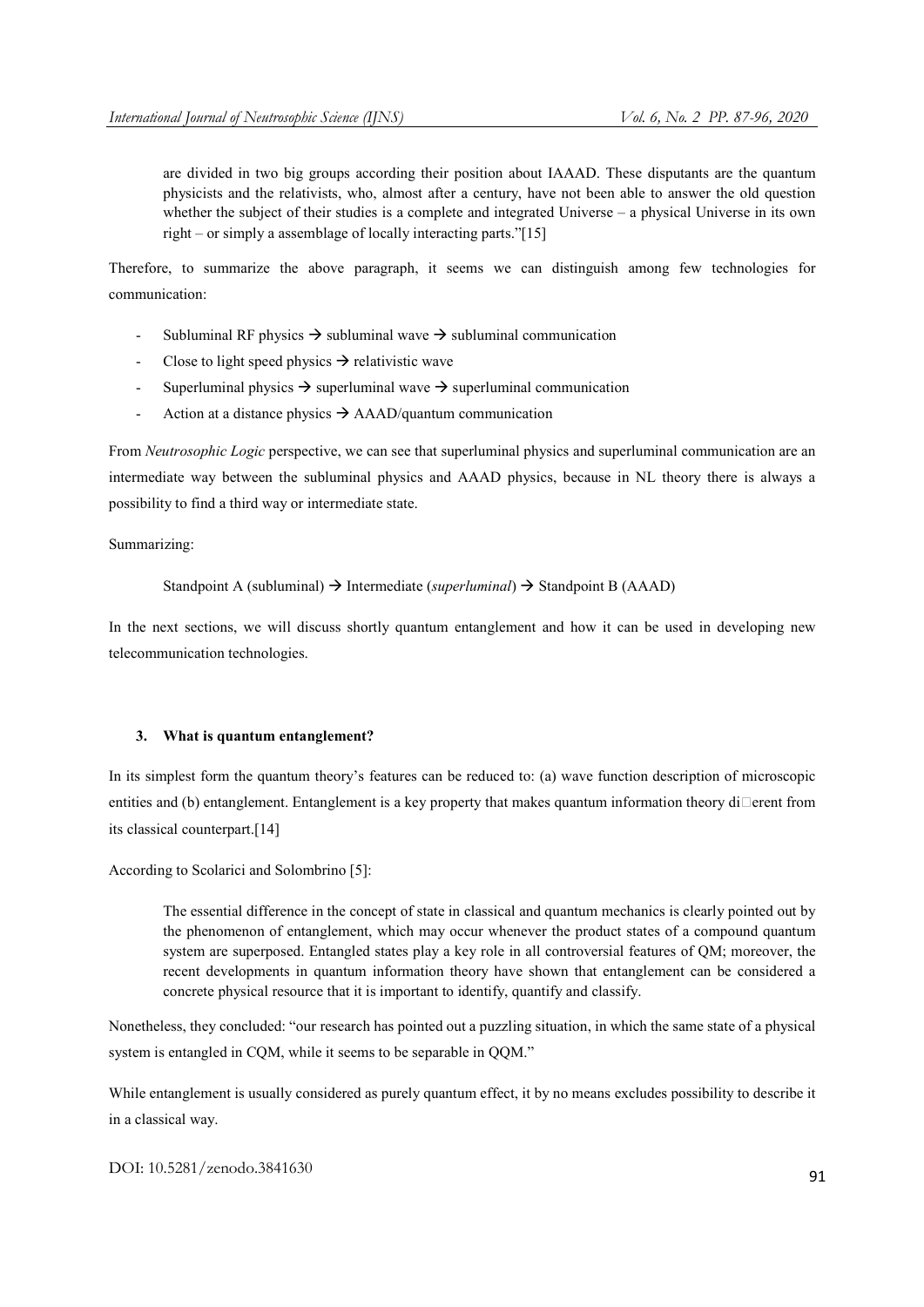In this regards, from history of QM we learn that there were many efforts to describe QM features in more or less classical picture. For example: Einstein in 1927 presented his version of hidden variable theory of QM, starting from Schrödinger's picture, which seems to influence his later insistence that "*God does not play dice*" philosophy.[6][7]

Efforts have also been made to extend QM to QQM (quaternionic Quantum Mechanics), for instance by Stephen Adler from IAS.[8]

But in recent decades, another route began to appear, what may be called as Maxwell-Dirac isomorphism route, where it can be shown that there is close link between Maxwell equations of classical electromagnetism and Dirac equations of electron. Intuitively, this may suggest that there is one-to-one correspondence between electromagnetic wave and quantum wave function.

## 4. Two possible ways of superluminal communications

#### 4.a. Maxwell-Dirac isomorphism through Quaternion algebra

Textbook quantum theory is based on complex numbers of the form  $a_0 + a_1 i$ , with *i* the imaginary unit  $i^2 = -1$ . It has long been known that an alternative quantum mechanics can be based on the quaternion or hyper-complex numbers of the form  $a_0 + a_1i + a_2i + a_3k$ , with i,j,k three non-commuting imaginary units.[8]

On the other hand, recognizing that the Maxwell's equations were originally formulated in terms of quaternionic language, some authors investigate formal correspondence between Maxwell and Dirac equations. To name a few who worked on this problem: Kravchenko and Arbab. These authors have arrived to a similar conclusion, although with a different procedures based on Gersten decomposition of Dirac equation.[4]

This MD isomorphism can also be extended further to classical description of boson mass which was usually called Higgs boson[3], so it may be a simpler option compared to scale symmetry theory.

#### 4.b. Quaternionic QM and Entanglement

Having convinced ourselves that Maxwell-Dirac isomorphism has sufficient reasoning to consider seriously in order to come up with realistic interpretation of quantum wave function, now let us discuss QQM and entanglement.

Singh & Prabakaran are motivated to examine the geometry of a two qubit quantum state using the formalism of the Hopf map. However, when addressing multiple qubit states, one needs to carefully consider the issue of quantum entanglement. The "quaternions" again come in handy in studying the two qubit state. [10]

In his exposition of Quaternionic Quantum Mechanics, J.P. Singh concluded that [9]:

"Having established the compatibility of the Hopf fibration representation with the conventional theory for unentangled states, let us, now, address the issue of measurability of entanglement in this formalism. In the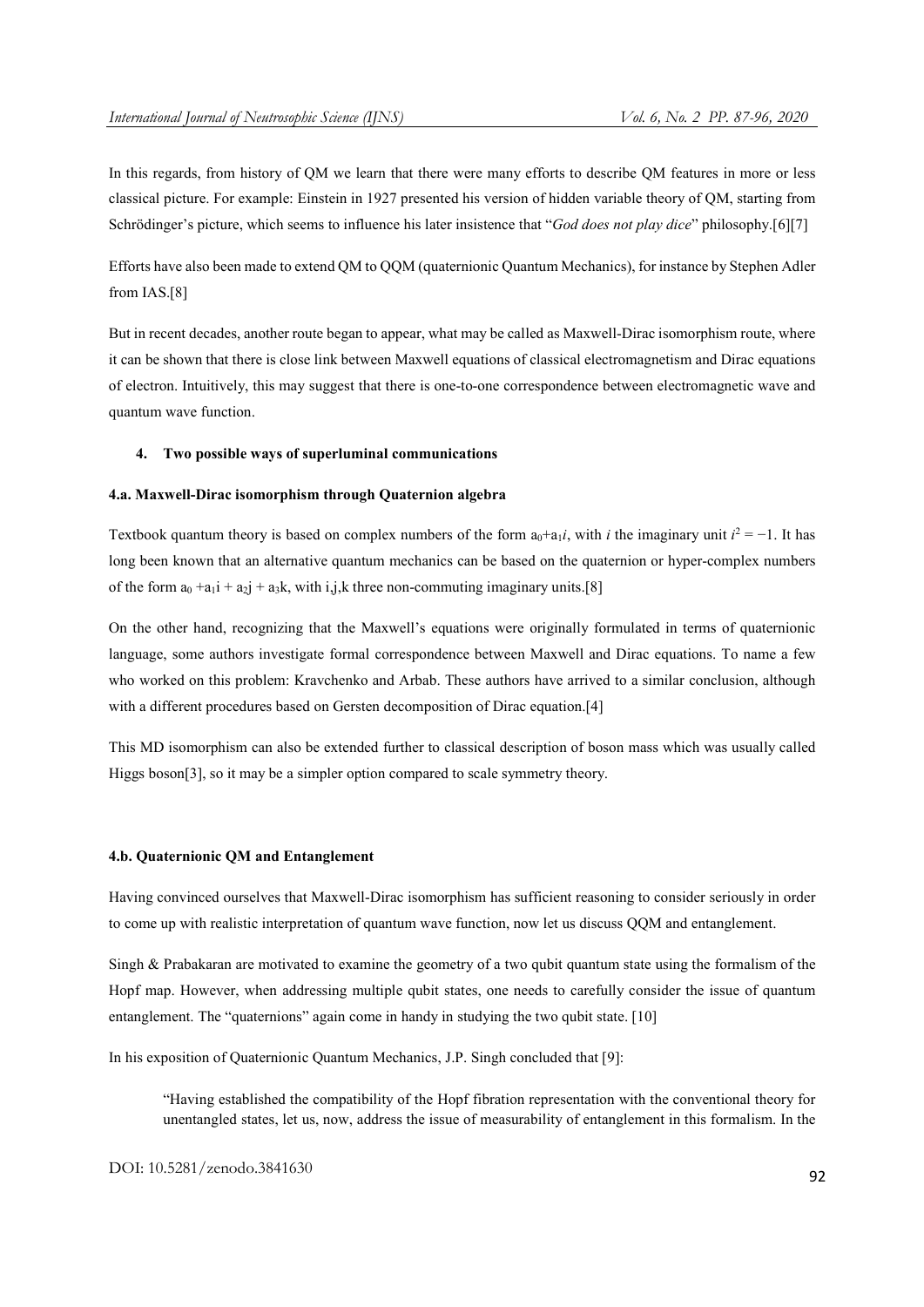context, "Wootters' Concurrence" and the related "Entanglement of Formation" constitute well accepted measures of entanglement, particularly so, for pure states. …

It follows that any real linear combination of the "magic basis" would result in a fully entangled state with unit concurrence. Conversely, any completely entangled state can be written as a linear combination in the "magic basis" with real components, up to an overall phase factor. In fact, these properties are not unique to a state description in the "magic basis" and hold in any other basis that is obtained from the "magic basis" by an orthogonal transformation…"

Singh & Prabakaran also suggest that this quaternionic QM may be useful for exploring quaternionic computing.[10]

Therefore, it shall be clear that entanglement and quantum communication have a sound theoretical basis.

## 4.c. Basic principles of quantum communication based on quantum noise

Our proposed communication method can provide an infinite number of infinite bandwidth communications channels for each user. See our recent paper describing one of plausible way to do quantum communication [14].

Communication using this method travels much faster than light. It does not use radio waves and does not need wires. It cannot be monitored nor tracked nor interfered with. It cannot be regulated due to the infinities involved, and due to the fact that it is unmonitorable. Each user benefits personally from the perfect information security provided by quantum communications.

Quantum communication does not harm any form of life, nor the environment, in any way, as quantum events are, and always have been, constantly a part of the Natural Environment. This method is not related to "Q-bits" nor "quantum teleportation" nor "quantum amplification" approaches, in any way. It is based on the Schrödinger equations of Quantum Mechanics. One of the features of the Schrödinger equations is a descriptive prediction of what is called "*quantum noise*". This is the constant "hiss" that one hears when using an FM radio, and setting the frequency selector in between active broadcast channels. The sound is called "quantum noise"

Quantum noise is observable at every location in the infinite volume universe. Quantum noise is the result of nonlocal Subquantum processes which cause apparently random quantum behaviors in physical systems, particularly those which involve electric, magnetic, or electromagnetic fields.

The situation is described by the quantum observable A of the system. This boils down to the fact that there is an expectation value in situations which involve quantum noise, which should normally appear as perfect randomity in the quantum system we are observing. Perfect randomity is called 3rd Order randomity and is completely unpredictable.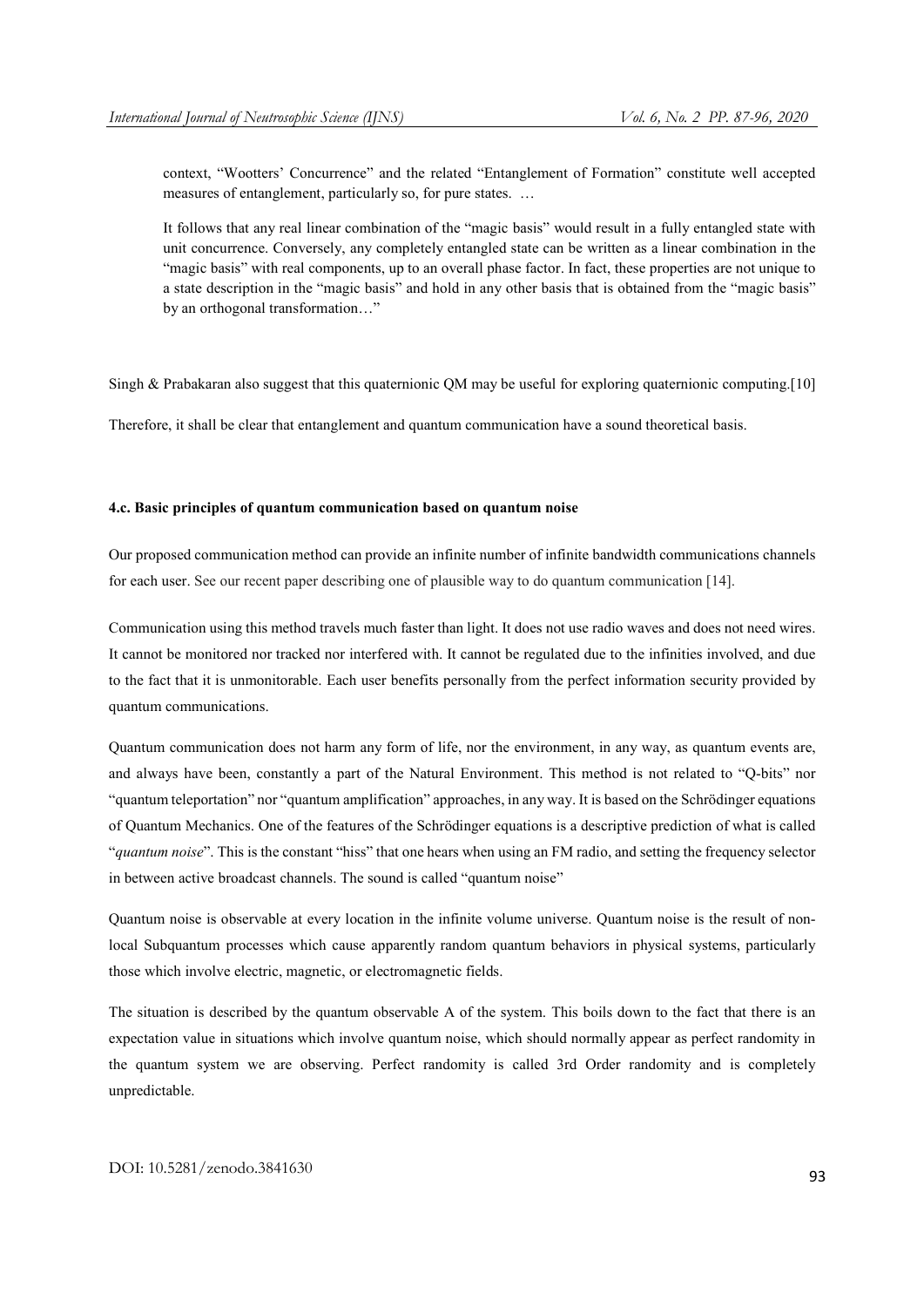3<sup>rd</sup> Order randomity then represents the normal behavior of our quantum system as it interacts with Subquantum entities which are interacting with the system from up to infinity away and with up to an infinite velocity. 3rd Order randomity is the quantum expectation value of all Natural systems, in all locations and at all times.

There are ways to detect and predict quantum noise and the physical changes produced by quantum noise in quantum systems (These methods will not be discussed at this time). When we detect the quantum noise, for example, in the form of "white noise" between radio stations, we expect the quantum spectrum centered on the channel of our receiver to exhibit  $3^{rd}$  Order randomity in both electromagnetic frequency and magnitude domains, in our selected channel. However, environmental factors such as the presence of physical or non-physical forms of Consciousness can act on the 3<sup>rd</sup> Order randomity so as to bring predictability and order to the stream of random number which our E/M detector array passes on to our discriminator system.

Related to this, it was proved by instrumented experiments in the USA and in France during the 1990s that the Attention, Intentions, and Emotional State of operators of symplectic, complex, and standard electromagnetic transmission facilities, resulted in instantaneous changes in the radiation patterns of the transmission antennas.

All of the above mentioned facts can be useful for developing a working quantum communication device, see for further exposition of our method in [14].

#### 5. Concluding remarks

Despite its enormous practical success, many physicists and philosophers alike agree that the quantum theory is so full of contradictions and paradoxes which are difficult to solve consistently. Even after 90 years, the experts themselves still do not all agree what to make of it. In this paper, we review the most puzzling feature of QM, i.e. entanglement.

In the meantime, the problem of the dangers of 5G creates a potential to develop new solutions of telecommunications, without having to use  $5G/RF$  technologies. Therefore, in this paper we consider superluminal physics and superluminal communication as a bridge or intermediate way between subluminal physics and action-at-a-distance (AAAD) physics, especially from Neutrosophic Logic perspective. Although several ways have been proposed to bring such a superluminal communication into reality, such as Telluric wave or Telepathy analog of Horejev and Baburin, here we also review two possibilities: quaternion communication and also quantum communication based on quantum noise.

From *Neutrosophic Logic* perspective, we discuss on superluminal physics and superluminal communication as an intermediate way between the subluminal physics and AAAD physics, because in NL theory there is always a possibility to find a third way or intermediate state.

Summarizing: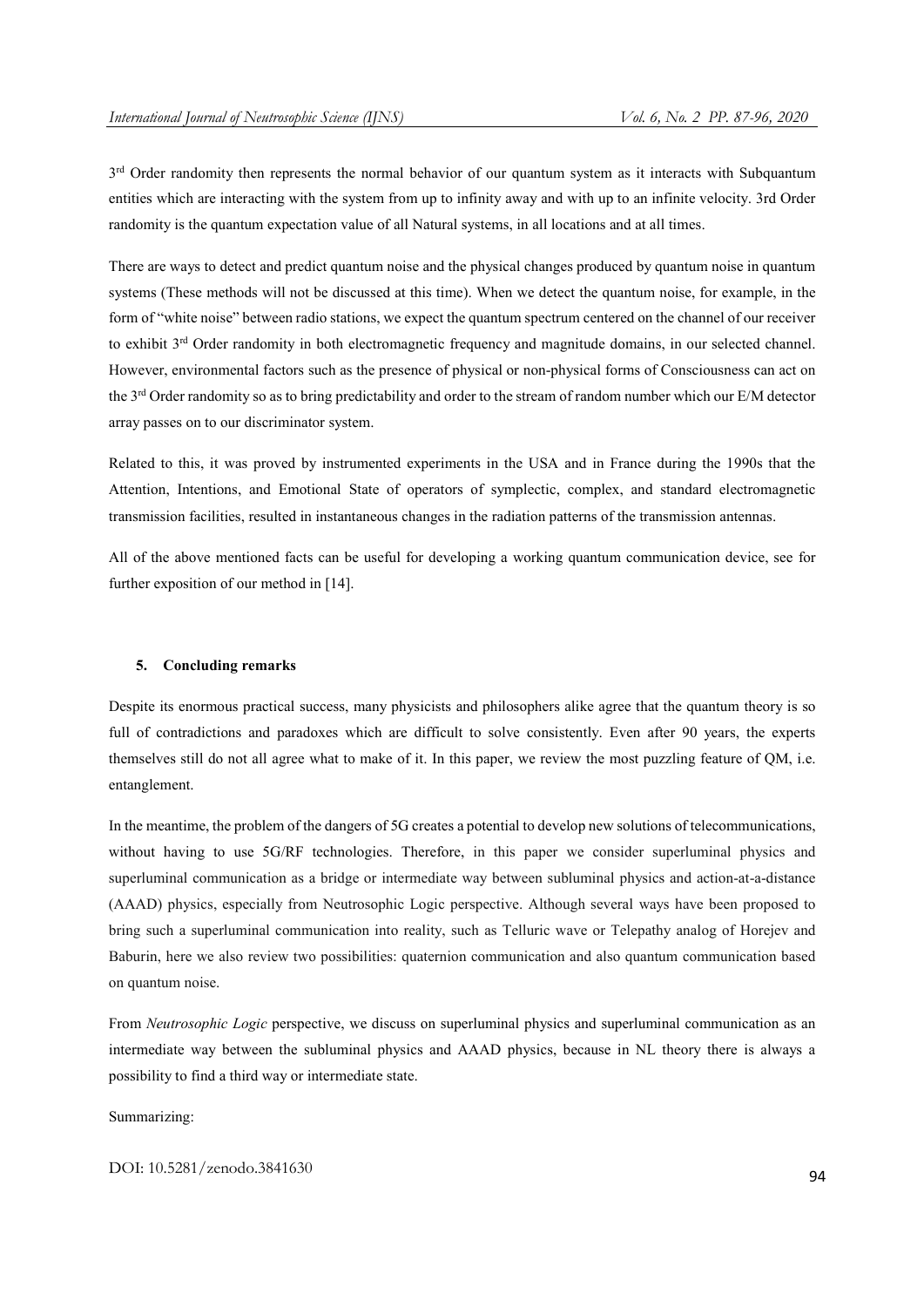Standpoint A (*subluminal*) → Intermediate (*superluminal*) → Standpoint B (*AAAD*)

This paper was inspired by an old question: Is there an alternate way to communication beyond RF method?

Further research is recommended for future implementation.

## Acknowledgment

These authors gratefully appreciate four anonymous reviewers for their suggestions to improve this manuscript. Discussions with Robert N. Boyd PhD., are also appreciated.

#### **REFERENCES**

[1] Hans Sallhofer. Elementary Derivation of the Dirac equation. X. *Z. Naturforsch*. 41a, pp.468-470, 1986 [1a] See also his series of papers on classical description of hydrogen.

[2] Volodimir Simulik. Some Algebraic Properties of Maxwell-Dirac Isomorphism. *Z. Naturforsch*. 49a, 1074-1076 (1994) [3] Bo Lehnert. Minimum mass of a composite boson. *J. Modern Physics,* 5, pp.2074-2079, 2016.

[4] Victor Christianto & Florentin Smarandache. A derivation of Maxwell equations in Quaternion Space. *Progress in Physics* vol. 2, April 2010. url: http://www.ptep-online.com

[5] G. Scolarici and L. Solombrino. COMPLEX ENTANGLEMENT AND QUATERNIONIC SEPARABILITY. In C. Garola, A. Rossi, S. Sozzo, The Foundations of Quantum Mechanics, Cesena, Italy, October 2004. New Jersey: World Scientific Publ. Co., pp.301-310, 2006.

[6] Peter Holland. WHAT'S WRONG WITH EINSTEIN'S 1927 HIDDEN-VARIABLE INTERPRETATION OF QUANTUM MECHANICS? Arxiv: quant-ph/0401017, 2004.

[7] Darrin W. Belousek. Einstein's 1927 Unpublished Hidden-Variable Theory: Its Background, Context and Significance. *Stud. Hist. Phil. Mod. Phys*., Vol. 21, No. 4, pp. 431461, 1996

[8] Stephen L. Adler. Does the Peres experiment using photons test for hyper-complex

(quaternionic) quantum theories? arXiv: 1604.04950, 2016.

[9] J.P. Singh. Quantum entanglement through quaternions. *Apeiron*, Vol. 16, No. 4, 2009.

[10] J.P. Singh & S. Prabakaran. Quantum Computing Through Quaternions. EJTP 5, No. 19, pp.1–8, 2008.

[11] G. Najarbashi *et al.* Two and Three-Qubits Geometry, Quaternionic and Octonionic Conformal Maps, and Intertwining Stereographic Projection. arXiv: 1501.06013,2015

[12] Matthew E. Graydon. Quaternions and Quantum Theory. A thesis presented to the University of Waterloo, Ontario, Canada, 2011.

[13] William K. Wootters. Entanglement of Formation and Concurrence. *Quantum Information and Computation*, Vol. 1, No. 1 pp.27-44, 2001.

[14] R.N. Boyd, V. Christianto, F. Smarandache. A harmless wireless quantum alternative to cell phones based on quantum noise. *EC Neurology* 11.10,pp.942-946, 2019. url: https://www.ecronicon.com/ecne/pdf/ECNE-11-00585.pdf

[15] Augusto Espinoza Garrido. Review to Andrew E. Chubykalo, Viv Pope and Roman Smirnov-Rueda. *Instantaneous Action at a Distance in Modern Physics: Pro and Contra*. Nova Science Publishers, Inc., 1999. AFLB. url: http://aflb.ensmp.fr/AFLB-293/aflb293m179.pdf

[16] F. Smarandache. There is no speed barrier in the Universe. *Bull. Pure and Appl. Science,* vol. 17D (Physics) No. 1, vol. 61, 1998. Also in url: http://fs.unm.edu/NoSpLim.htm; see also [16a] E Weisstein, Smarandache Hypothesis, *Science World Encyclopedia*, Wolfram, http://scienceworld.wolfram.com/physics/SmarandacheHypothesis.html

[17] F. Smarandache. There Is No Speed Barrier for a Wave Phase Nor for Entangled Particles. *Prog. In Phys*. vol. 1 (2005). www.ptep-online.com